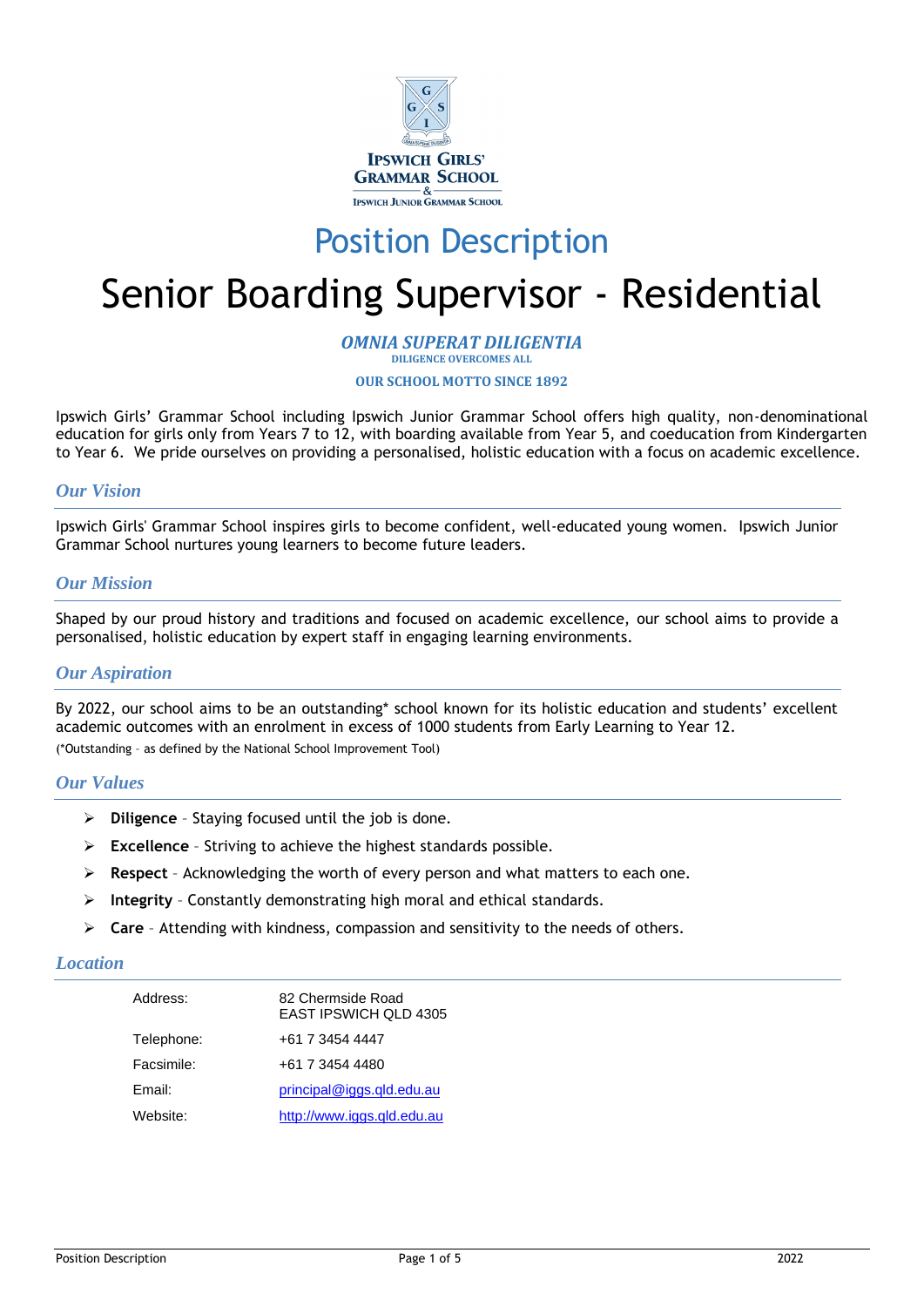| THE ROLE               |                                                                                                                                            |
|------------------------|--------------------------------------------------------------------------------------------------------------------------------------------|
| <b>Position Title:</b> | Senior Boarding Supervisor - Residential                                                                                                   |
| Department:            | <b>Boarding</b>                                                                                                                            |
| Reports to:            | Head of Boarding                                                                                                                           |
| Location:              | Cribb House                                                                                                                                |
| <b>Remuneration:</b>   | Salary package.                                                                                                                            |
|                        | A one-bedroom unit will be provided, which the Senior<br>Boarding Supervisor - Residential will be expected to<br>occupy during term-time. |

# *Your Opportunity*

At IGGS our aim in the boarding house is to build a community of happy girls who are achieving their full potential academically, socially, vocationally and personally. We need to develop strong relationships with the girls, their families and their friends. Such a culture comes from treating the girls as individuals, dealing with issues with due respect to the individual and maintaining the ability to consider matters in perspective.

As the Senior Supervisor - Residential you will:

- Maintain the standard of excellence required by the School's reputation and uphold the philosophy of the **School**
- Promote the interests of Ipswich Girls' Grammar School including Ipswich Junior Grammar School in the school and wider communities
- Attend staff development and training programmes when and if appropriate
- Comply with work health and safety responsibilities detailed in the safety management system and comply with the School's Staff Code of Conduct.

# *Your Role*

The Senior Supervisor – Residential is part of a team that is responsible for the welfare and supervision of boarding students in Years 5 to 12 in the Cribb House. This role acts as a support to the Head of Boarding and Assistant Head of Boarding when required. The Senior Supervisor – Residential will also attend to some administration duties.

- Senior Supervisor Residential reports to the Head of Boarding and acts as the team leader when on duty.
- Each student is owed a duty of care. This means carrying out duties with care and always providing appropriate supervision.
- The hours of duty must be devoted to the supervision of students and completion of tasks associated with the role.
- Communicate on a regular basis with the Head of Boarding and other Boarding Supervisors and Assistants on duty.
- Be well organised and ensure that tasks are completed in an efficient manner.
- Assist with the co-ordination and implementation of training of other Boarding Supervisors in liaison with the Head of Boarding and co-ordinate and direct the activities of Boarding House staff as directed.
- Be responsible for the implementation of School policy and procedures as directed.
- Participate in the planning and co-ordination of activities, and supervise and monitor the daily programs as diarised.
- Liaise with parents as required.
- On rotation with the Head of Boarding and Assistant Head of Boarding, be on call for sleepover staff should issues arise.
- Liaise with the Health Centre and other staff to accompany students to medical and/or dental appointments.
- Write reports for inclusion in student files/School records.
- Report maintenance requirements to the Assistant Head of Boarding for action.
- Be required to stay overnight in allocated accommodation as per the staff roster.
- Act *in loco parentis* as required.
- Be responsible for checking parental permission and host invitation before signing out boarders for leave.
- Be required to administer First Aid and medication, in the absence of the School Nurse.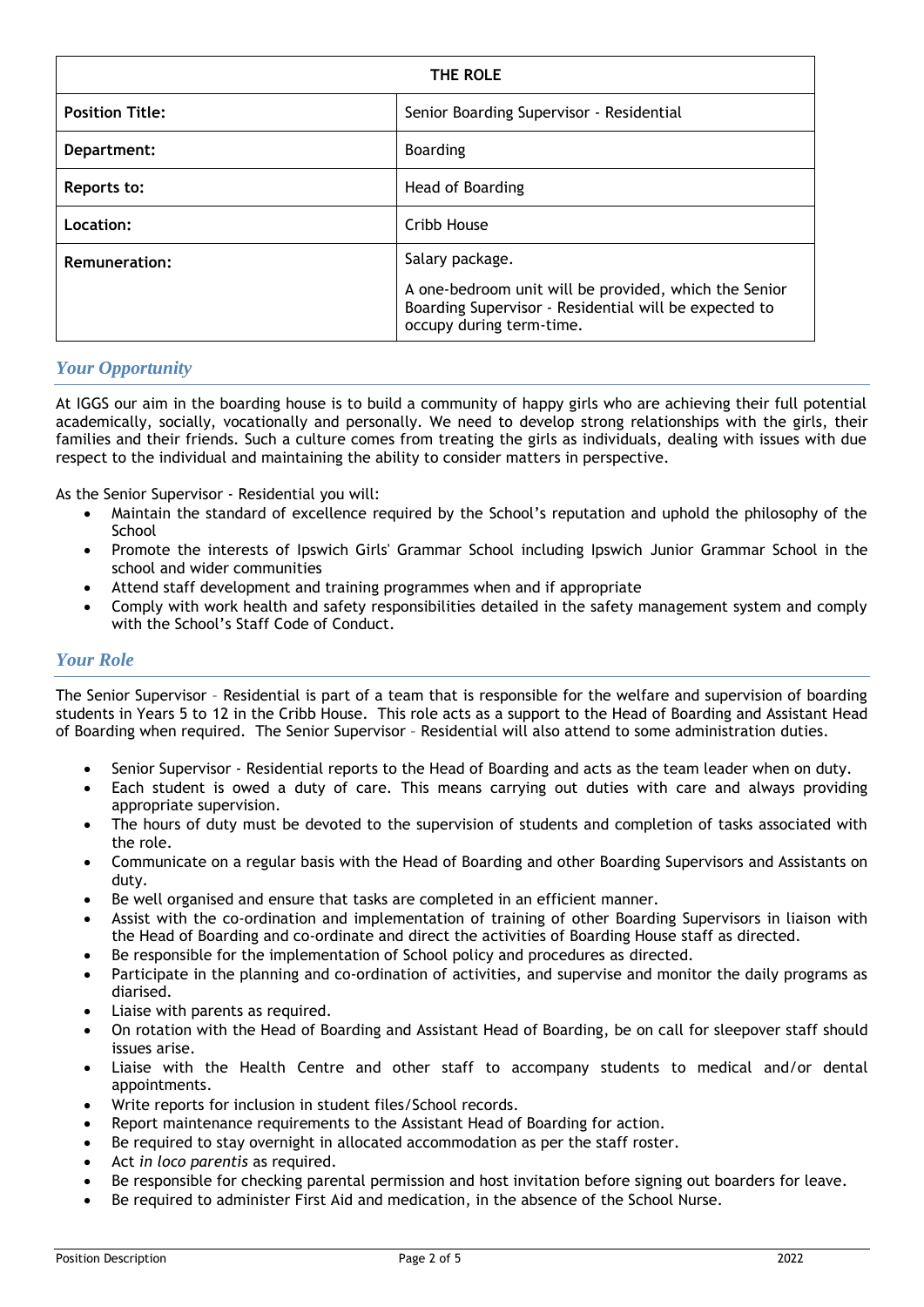### **Administration duties**

- Enter and highlight specific tasks in the diary that need to be completed and matters relating to specific students.
- Maintain a register of boarders' passports and money held for safekeeping.
- Answer telephones as required and attend to other duties as required or requested by the Head of Boarding or the Assistant Head of Boarding.

#### **Supervision of evening meals**

- Complete the student roll to ensure that all students are present in the dining room.
- Check to ensure that students are dressed correctly and are wearing appropriate footwear.
- Monitor the behaviour and noise levels of students during the meal.
- Ensure that tables are cleared, and water glasses are stacked at the end of the meal.
- Ensure that chairs are pushed in when students leave the dining room.
- Organise for meals to be saved for students as required and bring these to the boarding house at the conclusion of dinner.

#### **Supervision during study prep in the Peter Phillips Building**

- Accompany students to the Peter Phillips Building to support study and homework tasks.
- Mark the roll and communicate with other Supervisors on duty should any student be absent.
- Organise seating in the Peter Phillips Building for the students to ensure that all are seated at least one desk apart and able to work effectively without distracting others.
- Be vigilant in supervision of students in the Peter Phillips Building making regular checks of the work students are completing.
- Provide assistance to students requiring help with homework and assignments.
- Accompany students back to the boarding house at 8.30 pm.

#### **Weekend duties**

Weekend duties mirror weekday activities, but may also include the following:

- Accompanying and supervising students on excursions, shopping trips, events at other Boarding Schools and/or to the swimming pool or gym for activities.
- Supervising students as necessary with laundry, tidying room and common rooms, activities, and chores.
- Conducting activities such as craft, board games, watching movies etc.
- Accompanying and supervising students who may require medical care at a hospital or medical facility.

#### **Any major concerns are to be reported to the Head of Boarding.**

# *Occupational Health and Safety*

All staff members employed at the School will be required to:

- Demonstrate in daily activities a commitment to health and safety in the workplace by always performing tasks in the safest possible manner – safe for the individual, co-worker and students
- Ensure at all times that you work in compliance with all laws, acts, regulations and policies outlined in all policies, manuals and handbooks, as updated from time to time
- Report all hazards and incidents that the individual is party to, or observes, in the correct manner
- When required or directed by the School, participate in any health and safety training.

#### *Competency Required*

- A Senior Supervisor Residential works under broad guidance. They are accountable to the Head of Boarding.
- A Senior Supervisor Residential may be required to carry out the duties described for Boarding Supervisors and will be required to make autonomous use of a high degree of theoretical knowledge or relevant previously acquired experience to initiate, plan and implement programs for students.
- Responsibility for the planning and management of the work of others will be required and for their general supervision. Competency at this level involves self-directed application of knowledge with substantial depth in specialised areas. Judgement is required in planning and selecting appropriate equipment, service techniques and work organisation of self and lower-level staff. Supervision and training of other Boarding Supervisors may be required. Responsibility for decision making in areas identified by the Head of Boarding will be required.
- The ability to deal with problems calmly and confidently and provide appropriate solutions.
- A willingness to be active in supervision spending time in the dormitories and having a genuine interest in the lives of boarders.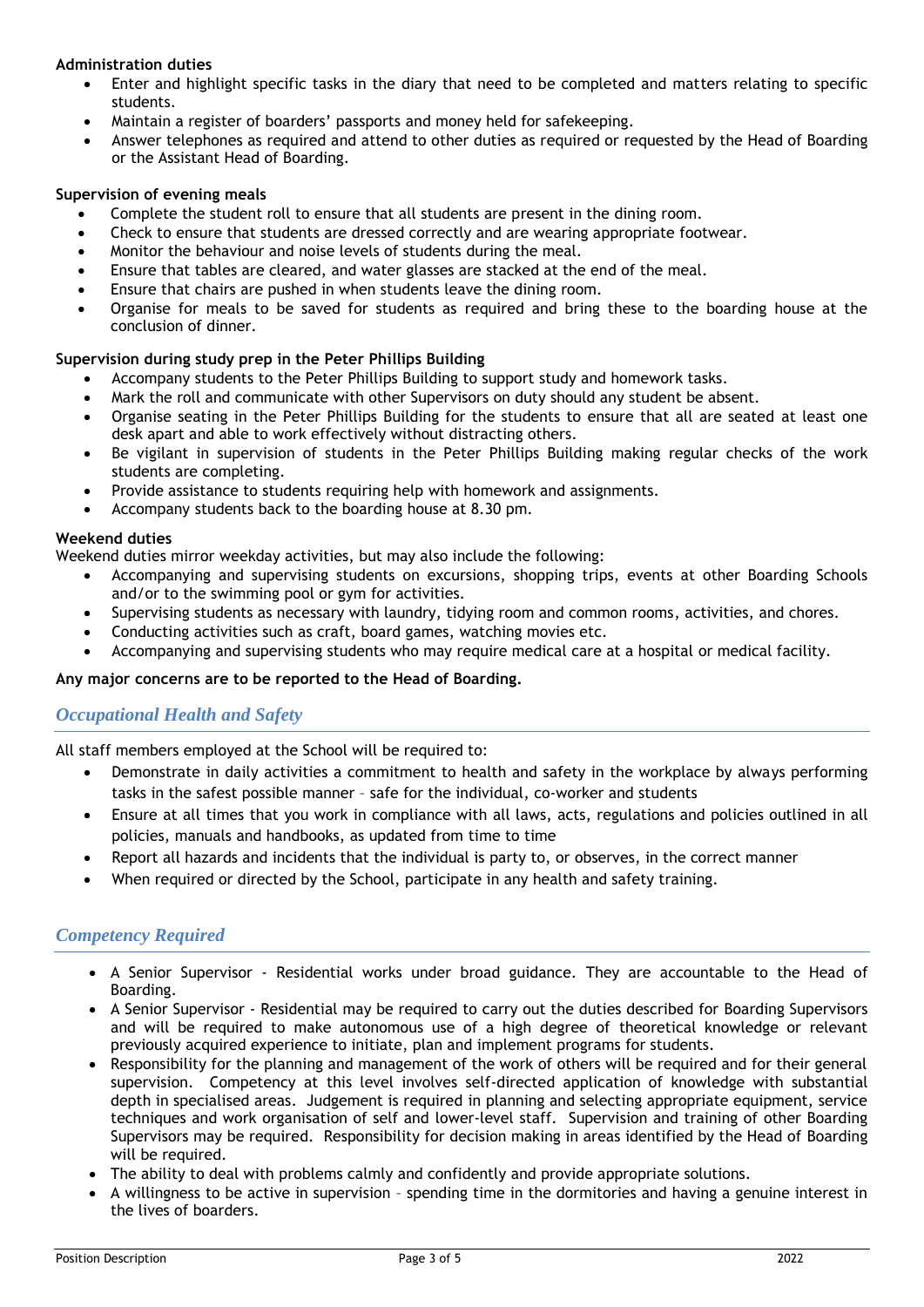- Very good general organisational skills in terms of record-keeping, general administration and human resources.
- A minimum of two years previous residential care experience is essential.

## **Essential Requirements**

- Current First Aid Certificate, including CPR
- Current ABSA Duty of Care Certificate
- Current manual Queensland Open Drivers' Licence

#### **General Attributes**

- Support the aims and guiding principles of the School and Cribb House. Staff and Student Handbooks will be provided.
- Know the School's legal obligations in relation to Duty of Care, Child Protection, Code of Conduct and Work Health and Safety regulations and to support the policies and practices that are in place.
- Report to the Head of Boarding regarding the welfare, supervision, safety and health of the boarders.
- Take initiatives to create and seize opportunities to get to know the boarders as individuals and to nurture the boarders' emotional well-being by supporting, listening to and reporting any concerns to the Head of Boarding.
- Maintain firm and caring control through consistent and fair disciplinary practice in keeping with the ethos of the School.
- Work positively and constructively with other staff members to be part of an effective team. Resident supervisors operate within a roster that requires them to be on duty for 37.5 hours per week (full-time), including part of every weekend in term time. Relief/cover work per term is available (paid).
- Maintain a sound study environment for boarders and assist in encouraging boarders to maximise their learning potential.
- Be reliable and punctual in reporting for duty at the designated times and remain until duty has been completed.
- Present yourself as a good role model in terms of dress and grooming, hygiene, and language.
- Be positive to the concept of professional development and appraisal, and participate in School practices and policies as required or requested.

# *Formal Qualifications*

Knowledge, qualifications and experience that are determined by the School as necessary to successfully carry out the duties of the position or Tertiary qualifications at Diploma level relevant to the position may be required by the School.

# *Selection Criteria*

Within the context of the duties described above, the ideal applicant will be someone who has:

- 1. A keen interest and experience in working closely with adolescent girls, within a Boarding environment.
- 2. A very clear understanding of the duty of care that boarding staff have for the students.
- 3. The ability to communicate effectively with other boarding staff, boarders, parents, the school nurse, dining room and cleaning staff, teaching staff and senior administrators.
- 4. The ability to work as part of a team and to apply consistent rules and standards of behaviour.
- 5. The ability to deal with any problems quietly and calmly and, if possible, to involve the student in solving the problem.
- 6. A willingness to spend time in the wings (dormitories), being around and being seen to have a genuine interest in the lives of boarders.
- 7. Very good general organisational skills (particularly in terms of record-keeping) and the ability to use the Microsoft Office Suite to a sound level.

## *Blue Card*

Applicants must be the holder of a Working with Children Suitability Card (Blue Card). Blue Card Services have introduced a 'No Card, No Start' policy which means all employees must hold a current, valid paid employee Blue Card prior to commencing work**. You must not sign an application form if you are a disqualified person.** Further information and relevant application forms are available on the Blue Card Services website [www.qld.gov.au/bluecard.](http://www.qld.gov.au/bluecard)